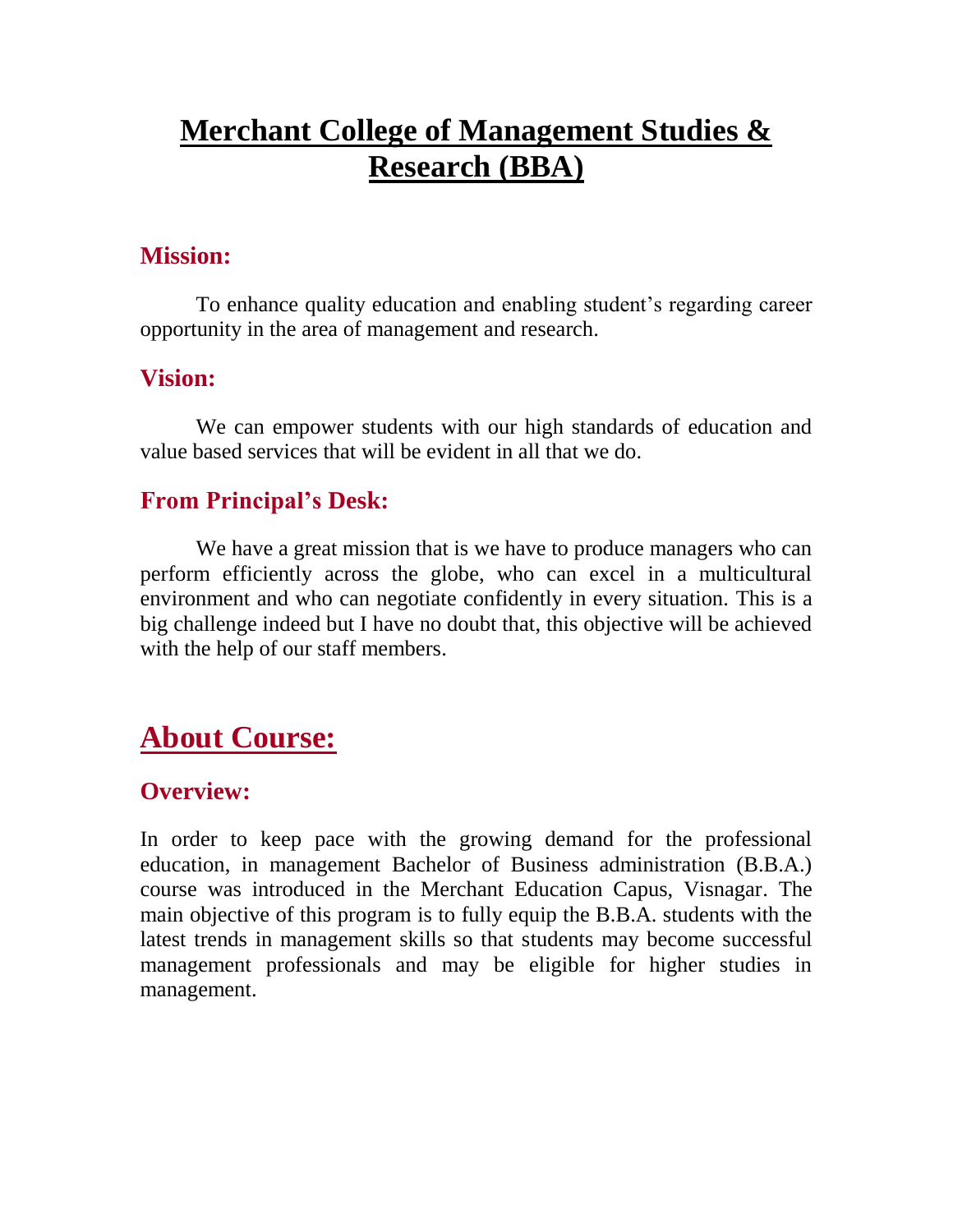## **Eligibility and Admission:**-

(i) Candidates seeking admission to the first year of the Degree of Bachelor of Business Administration must have passed the HSC Examination in Arts, Science or Commerce of a Board/University established or incorporated by law or any other examination equivalent there to.

(ii) Admission to the B.B.A. Course shall be made on the basis of Merit List prepared on the basis of marks secured in HSC exam.

(iii) The reservation of seats shall be as per rules of the Government/Patan University/UGC. All candidates seeking admission to the course shall have to pay fees as prescribed in the regulations or modified from time to time.

## **COURSE OBJECTIVE:**

B.B.A. course (Six Semesters Degree Course) has been designed mainly to create a suitable and sound base for professionals with sufficient training in the art of Business Management and entrepreneurship. This course aims at producing a competent and confident group of executives, ready to accept challenges and responsibilities under the fast changing and rapidly / expanding global economy.

### **Duration of the course:**

The Bachelor of Business Administration (B.B.A.) three years and divided into Six semesters.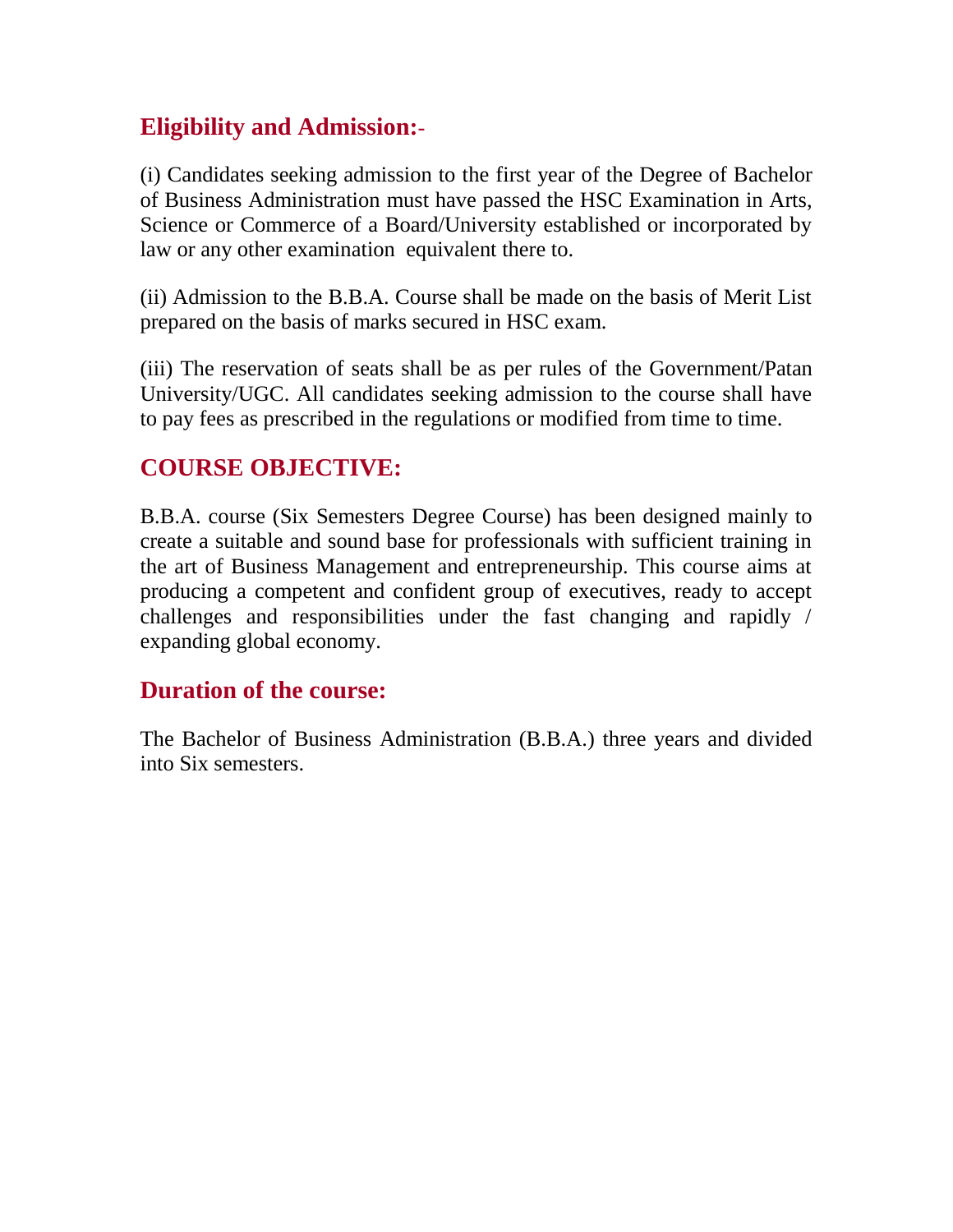## **Faculty:**

1) Mr.Chintan. J. Patni.

MBA (Finance), M.com, NET.

I/C Principal

Experience: 5 Years and 7 Months.

2) Mr.Rohanbhai. K. Patel.

MBA (Finance), NET

Assistant Professor

Experience: 3 Years and 6 Months.

3) Mrs.Varshaben. B. Oza.

MBA (Marketing)

Assistant Professor

Experience: 2 Years and 6 Months.

4) Miss.Jankiben. M. Patel.

MBA (Marketing)

Lecturer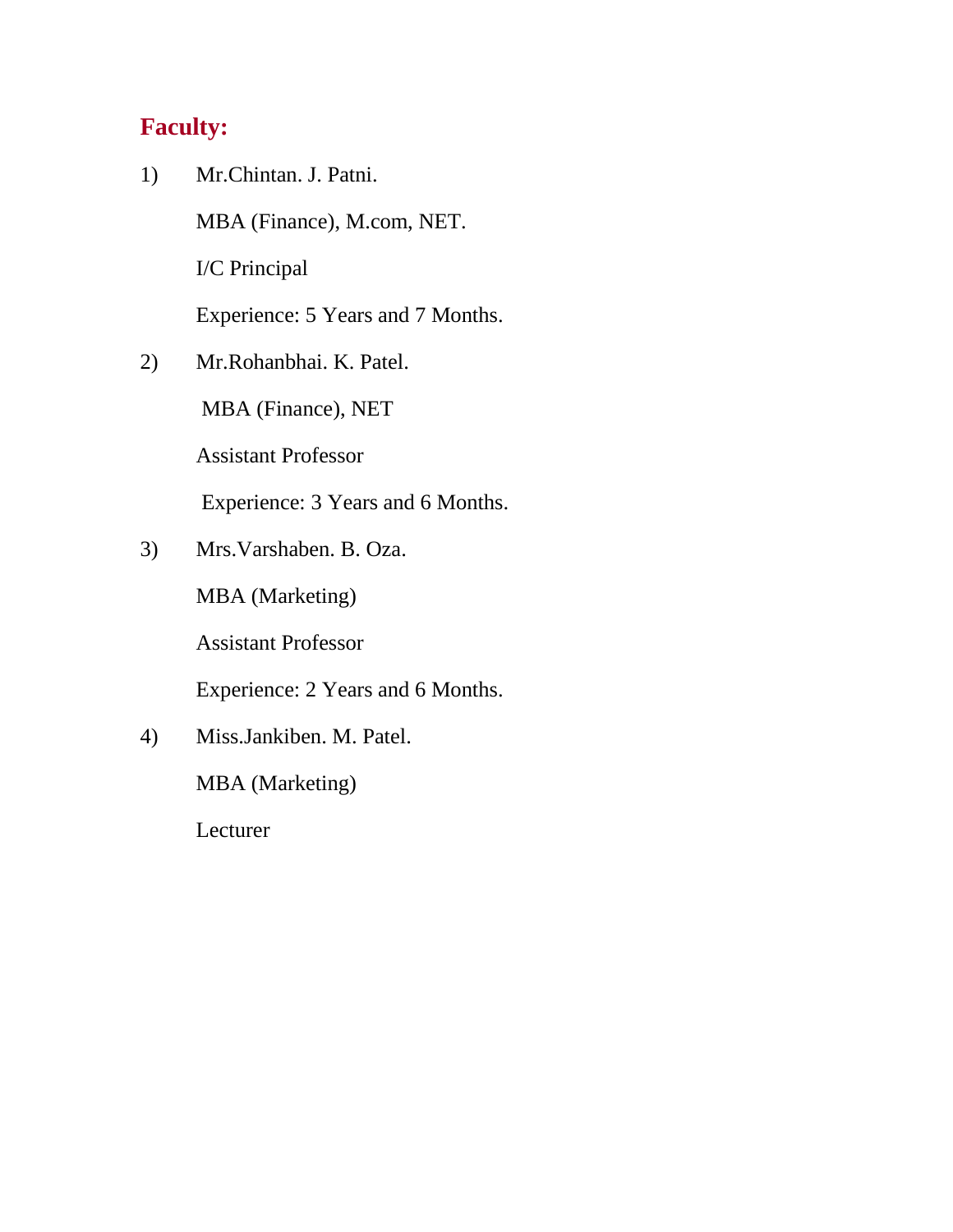## **Infrastructure:**

- Well furnished class room with multimedia facility.
- Hi-tech Infrastructure.
- Well equipped Computer Lab & Library.
- Institute provides hostel facility at a reasonable cost.
- Indoor and outdoor sport facility.

### **Career after BBA:**

- 1) Career in private sector after Bachelor of Business Administration.
- There are quite a lot of fields where BBA graduates can get good English knowledge. Besides this, they also need to have a study. BBA graduate can get jobs as executive trainers or management trainer with any of the sector below.
- Advertising Agencies
- Banking
- Finance
- Consultancy
- Consumer Durable Companies
- FMCG
- IT Companies

2) Government Career after Bachelor of Business Administration. Student who has completed their course in BBA can get jobs with the stat and central governments. For getting jobs in either of these sectors, students will need to approve for UPSC exam. They can also appear for the civil service examinations. Many government banks also carry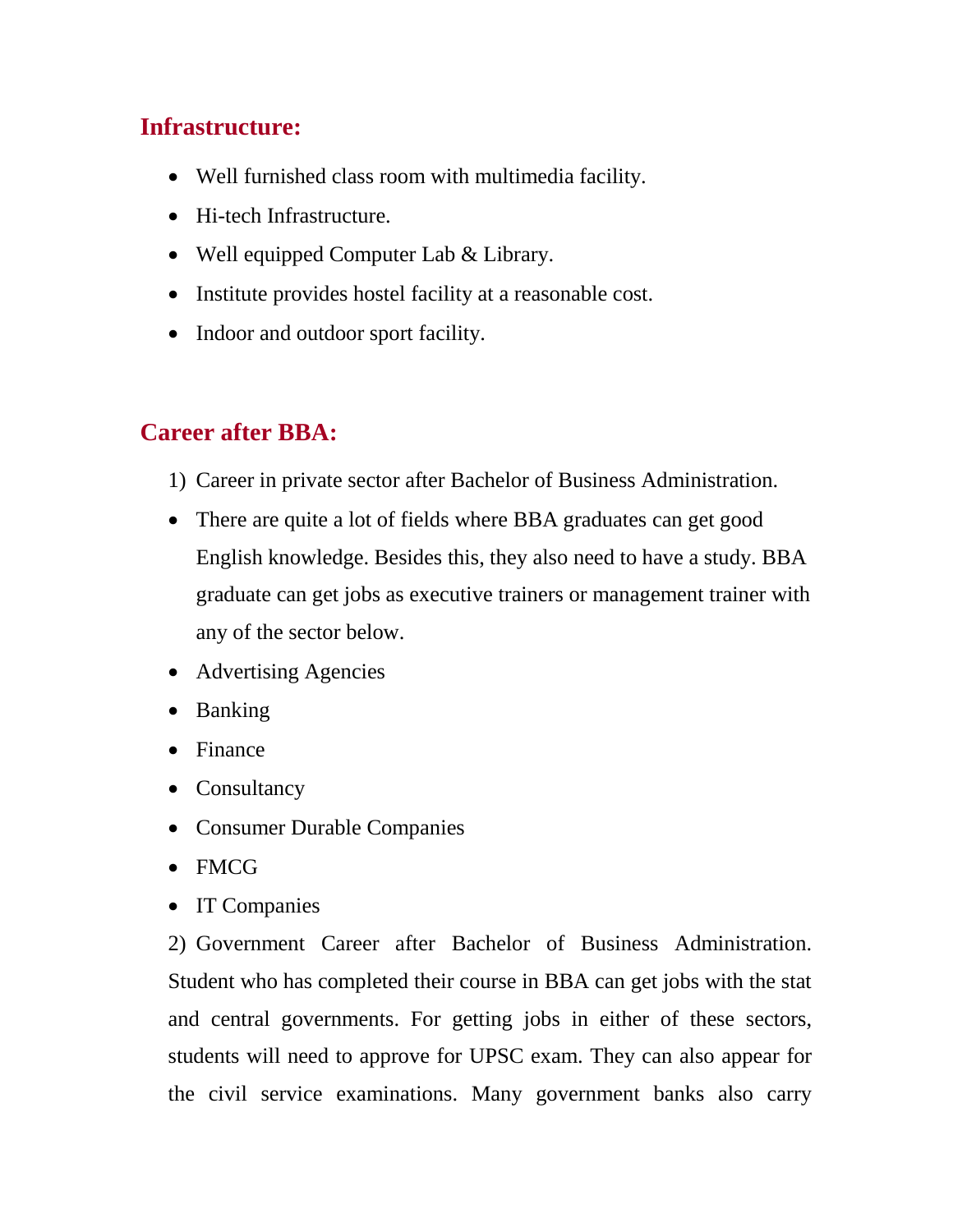entrance exam for the recruitment of candidates. BBA graduates can apply for these tests as well.

#### **Activities:**

1. Industrial Visit

To fulfill the need of Management learning and curriculum, the Institute arranges industrial visit. It provides the practical exposure to the students.

2. Work Shops & Seminars

A college frequently organizes work shops, seminars and conferences for students. It works as a platform for development and up-gradation of the individual.

3. Tours

A college arranges tour for the student because it is necessary to go outside of the college and getting knowledge of a world.

4. Sports Week

Sport is a best exercise for the human being. Indoor and outdoor sports arranged by institute time by time.

5. Cultural Activities

Culture is a best identity of a India. So it is connected with our real Indian life. College arranges Annual Function, Navratri Function, and Day Celebration etc.